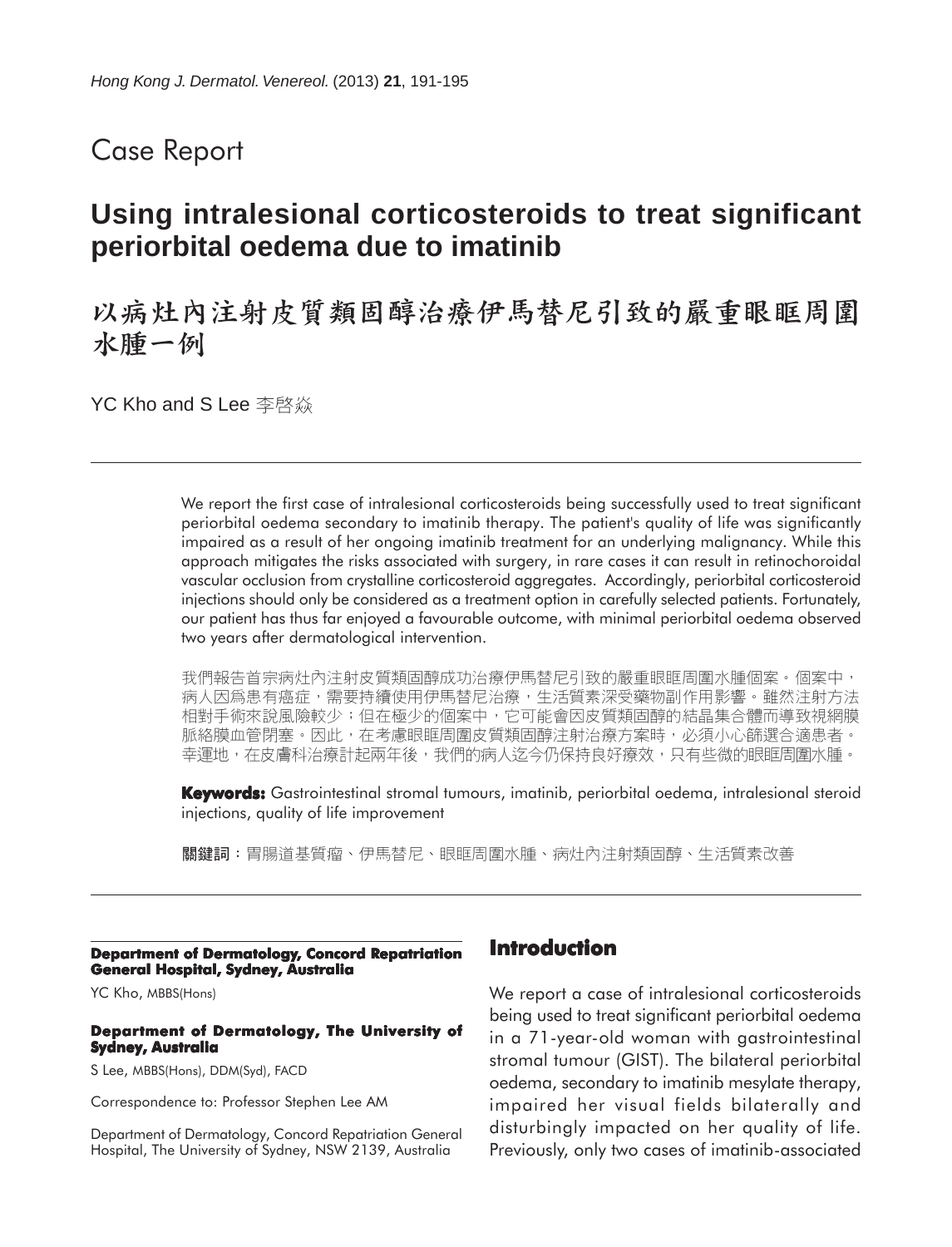periorbital oedema were reported to have been successfully treated with surgical blepharoplasty. These patients had chronic myelogenous leukaemia (CML) rather than GIST.1,2 Medical management of the oedema with topical hydrocortisone, diuretics, salt and fluid restriction has been unsuccessful to date.<sup>2,3</sup> This is the first case report of intralesional corticosteroids being used to successfully treat imatinib-induced periorbital oedema.

#### **Case report report**

Our patient was diagnosed with advanced GIST in November 2008, with peritoneal and hepatic metastases. Her past medical history includes hypertension, hypercholesterolaemia, peripheral vascular disease, childhood rheumatic fever, osteoarthritis and heavy smoking. She was commenced on 100 mg daily of imatinib in November 2008. Four months later she developed lower eyelid oedema obstructing her visual fields bilaterally. Examination by an ophthalmologist did not demonstrate any deficits in corrected visual acuity. However, our patient reported difficulties wearing spectacles due to significant periorbital oedema. Her oedema deteriorated following a dose increase to 200 mg daily in December 2009. She was an avid reader and was no longer able to enjoy reading. Moreover, her facial appearance caused her considerable distress, and her obstructed visual fields made her reticent to go outdoors. This impaired her quality of life, with a consequence consistent with a severity grade of three using the Common Terminology Criteria for Adverse Events (CTCAE).

Our patient sought treatment for her periorbital oedema in September 2010 (Figure 1). A punch biopsy of the increasingly oedematous right lower eyelid was performed to exclude a cutaneous malignant infiltrate. This showed moderate dermal oedema, with separation of collagen fibres, a small number of mast cells and stellate dendritic cells and a focal, mild perivascular lymphocytic infiltrate. There was no evidence of dysplasia or malignancy. However, the periorbital oedema persisted. A further biopsy was obtained from the right lower eyelid in May 2011. This again showed marked dermal oedema and scattered interstitial mast cells. The benign histology was thought to be consistent with a chronic imatinib-induced reaction.

After a detailed discussion between the patient and the senior author regarding potential benefit and risks of intralesional steroid injections in this clinical setting, the patient decided to try intralesional steroids. Initially triamcinolone acetonide 10 mg/ml was injected into the oedematous areas bilaterally, with a fair distance inferior to the lower eyelid margins. Subsequently, five injections of triamcinolone acetonide 40 mg/ml were carefully administered at about monthly intervals to the right lower eyelid until November 2012. Only one injection of triamcinolone acetonide 40 mg/ml was administered into the left lower eyelid since the patient was already satisfied with the progress made. These injections resulted in a significant reduction in the periorbital oedema and an improvement of her visual field restriction. Furthermore, the patient was most delighted by the re-appearance of her lower eyelid wrinkles! On review in June 2013, improved periorbital oedema was still evident under the eyelids (Figure 2). Nonetheless, our patient was informed of the possibility of gradually worsening oedema as long as imatinib therapy is continued for her GIST.

### **Discussion**

Imatinib is a protein-tyrosine kinase inhibitor which has been in use for over 10 years in the treatment of unresectable or metastatic GIST. Inhibition of KIT and platelet-derived growth factor receptor (PDGFR) tyrosine kinases disrupts phosphorylation of substrate proteins, which inhibits downstream signalling pathways involved in GIST cell proliferation and increases cancer cells' sensitivity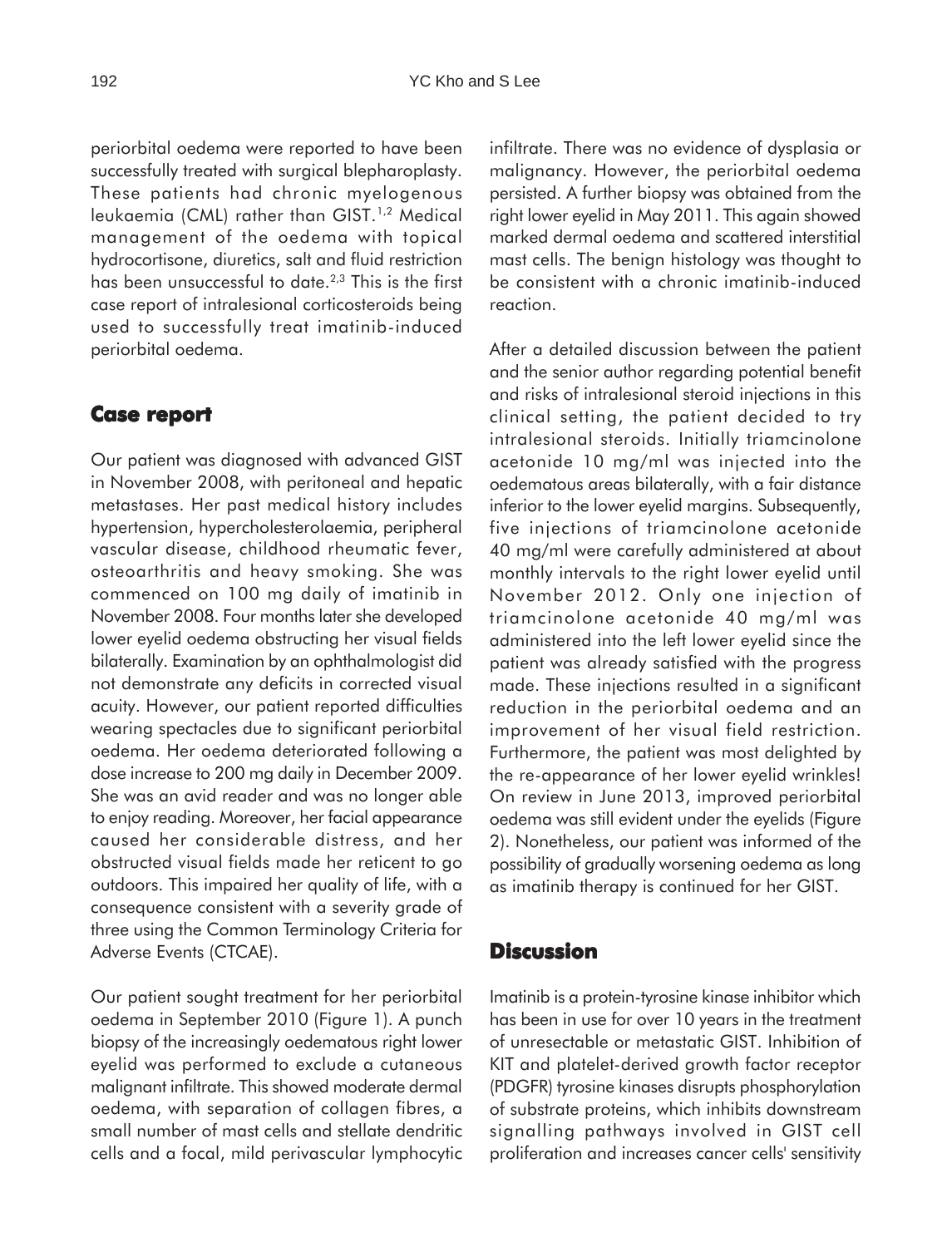to apoptosis triggers.<sup>4</sup> Imatinib is generally welltolerated, and is also used to treat CML.<sup>5</sup> Periorbital oedema is a common adverse effect of imatinib, affecting  $48.6\%$ -70.0% of patients.<sup>6-8</sup>

There are a number of differential diagnoses for localised periorbital oedema (Table 1). Allergic and irritant contact dermatitis, with or without secondary infection, can result in localised swelling of facial and periorbital skin. Acute or recurrent erysipelas can simulate this clinical scenario, particularly in older and immunocompromised patients. Pre-septal cellulitis may also cause localised periorbital erythema and swelling, which may be associated with fever. Connective tissue diseases can result in facial oedema, with systemic lupus erythematosus and dermatomyositis as important examples. Facial lymphoedema can also arise from persistent acne rosacea. Blepharochalasis may cause recurrent episodic eyelid oedema, while parasitic infections including trichinosis and American trypanosomiasis may induce persistent periorbital oedema. Chronically undiagnosed or untreated hypothyroidism may lead to swelling of the face and lips associated with infiltration of glycosaminoglycans into the skin. Superior vena cava syndrome caused by

**Figure 1.** The patient's periorbital oedema in September 2010.



**Figure 2.** The patient's appreciably improved periorbital oedema in February 2013.

| <b>NUMBER 10</b> DITIOLOHINGI QIQQITOSOS OF POTTOLDINGI OCQUITIQ |                                                                                                                         |
|------------------------------------------------------------------|-------------------------------------------------------------------------------------------------------------------------|
| <b>Cause</b>                                                     | <b>Description</b>                                                                                                      |
| Irritant or allergic contact dermatitis                          | Commonly arising from cosmetics and other topical preparations                                                          |
| Pre-septal cellulitis                                            | Infection of the skin around the eyelid presenting with pain, erythema<br>and oedema. The patient may be febrile.       |
| Autoimmune disorders                                             | Systemic lupus erythematosus, Sjögren's syndrome, systemic sclerosis<br>and dermatomyositis may result in facial oedema |
| Hypothyroidism                                                   | Infiltration of glycosaminoglycans into skin may cause swelling of the<br>face and lips                                 |
| Acne rosacea                                                     | May cause facial lymphoedema                                                                                            |
| Blepharochalasis                                                 | May cause recurrent episodic eyelid oedema                                                                              |
| Superior vena cava syndrome                                      | Venous engorgement of the face and upper limbs caused by tumours<br>of the head and neck, Pancoast tumours and lymphoma |
| Parasitic infections                                             | Trichinosis and Trypanosomiasis may cause persistent periorbital oedema                                                 |

**Table 1.** Differential diagnoses of periorbital oedema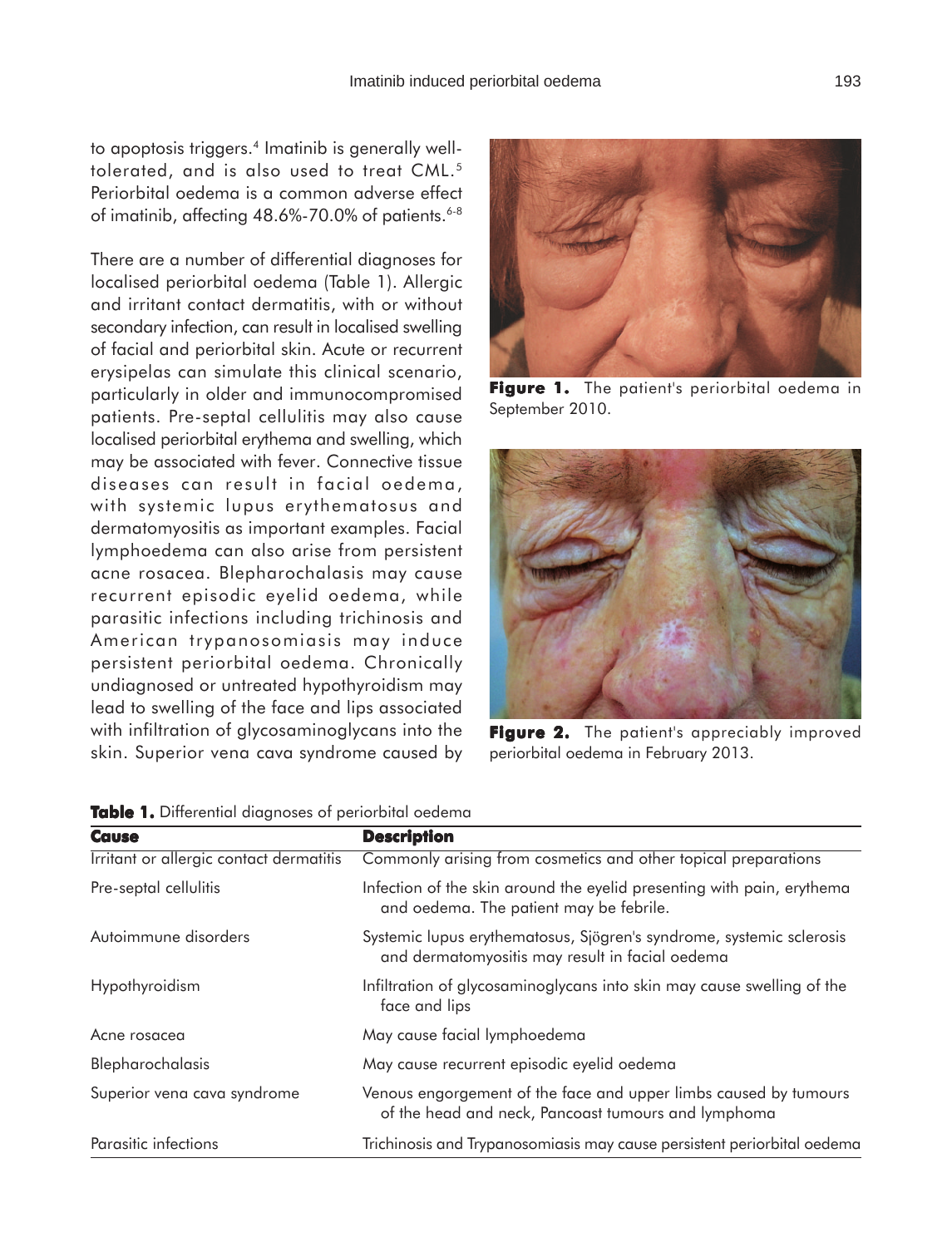tumours of the head and neck, Pancoast tumours and lymphoma may cause oedema and venous engorgement of the face and upper limbs. Finally, Melkersson-Rosenthal syndrome can cause recurrent swelling of the cheeks and lips.

Periorbital oedema from imatinib is thought to occur because of its interactions with dermal dendrocytes, the predominant cell population in periorbital skin. Dermal dendrocytes express c-KIT and PDGFR tyrosine kinases, the molecular targets for imatinib, and may also have a role in promoting mast cell degranulation.<sup>9</sup> Inhibition of the PDGFR receptor results in decreased tissue hydrostatic pressure in the dermis and an increased transportation of particles from the capillaries to the interstitium, thus promoting a flow of fluid into the interstitium. In addition, local anatomical factors such as the closed spaces formed by collagenous septal attachments and relatively poor lymphatic drainage from the bony orbit, contribute to the development of oedema.<sup>1,9</sup> The apparent effectiveness of intralesional steroids in settling the periorbital swelling could be partly attributed to this.

Amongst the cases of imatinib-related periorbital oedema, it has been reported that 98.6% had oedema of mild to moderate severity (CTCAE grade one or two) and no treatment is required.<sup>6</sup> However, 1-5% of patients experience grade three oedema, which may be associated with pleural or pericardial effusions, pulmonary oedema or ascites.1,6,10 The degree of periorbital oedema appears to be dose-dependent, with those receiving more than 400 mg/day having higher rates.7

Medical management of periorbital oedema to date includes topical hydrocortisone, hydrochlorothiazide diuretics and salt and fluid restriction.11 In one case report, a 70-year-old man with CML treated with imatinib (400 mg-600 mg/ day) developed severe periorbital oedema, which responded only minimally to a regimen of fluid restriction, a low-salt diet and topical

hydrocortisone cream.<sup>3</sup> In another, a 63-year-old man with CML treated with imatinib (400 mg-600 mg/day) developed lower eyelid festoons causing visual obstruction. Similar to our patient, he was unable to wear spectacles due to the severity of his lower eyelid oedema. A surgical debulking of the excessive oedematous skin and fat was successfully performed using a subciliary approach, with no recurrence seen six months post-surgery. However, ectropion of the lateral eyelid was reported.<sup>1</sup>

In a third case, a 70-year-old man with CML treated with imatinib (400-600 mg/day) developed severe periorbital oedema with a disruptive superior visual field defect. This failed to respond to a regimen of fluid restriction, a lowsalt diet, head of the bed elevation and topical hydrocortisone cream. Bilateral upper and lower eyelid blepharoplasty was performed with good results, with no recurrence 17 months postsurgery. However, post-operative bleeding requiring transfusion occurred. This was attributed to CML-associated thrombocytopaenia.<sup>2</sup>

While intralesional steroid injections potentially mitigate the risks of bleeding, scarring and ectropion, there is a well-described risk of retinochoroidal vascular occlusion caused by crystalline corticosteroid aggregates acting as micro-emboli. Consequently, blindness is a rare but serious complication following intralesional steroid injection in the periorbital region.<sup>12</sup> A systematic review identified thirty-two patients developing blindness after facial injections, fifteen of whom were injected with adipose tissue and 17 were injected with various other materials including corticosteroids.<sup>13</sup>

As a result, the following recommendations were developed: use smaller-sized needles; use lower injection pressures; inject as little volume as possible; avoid pre-traumatised tissues; and aspirate first to exclude intravascular needle placement.13 Another study also found that limiting the volume of injected corticosteroid may reduce